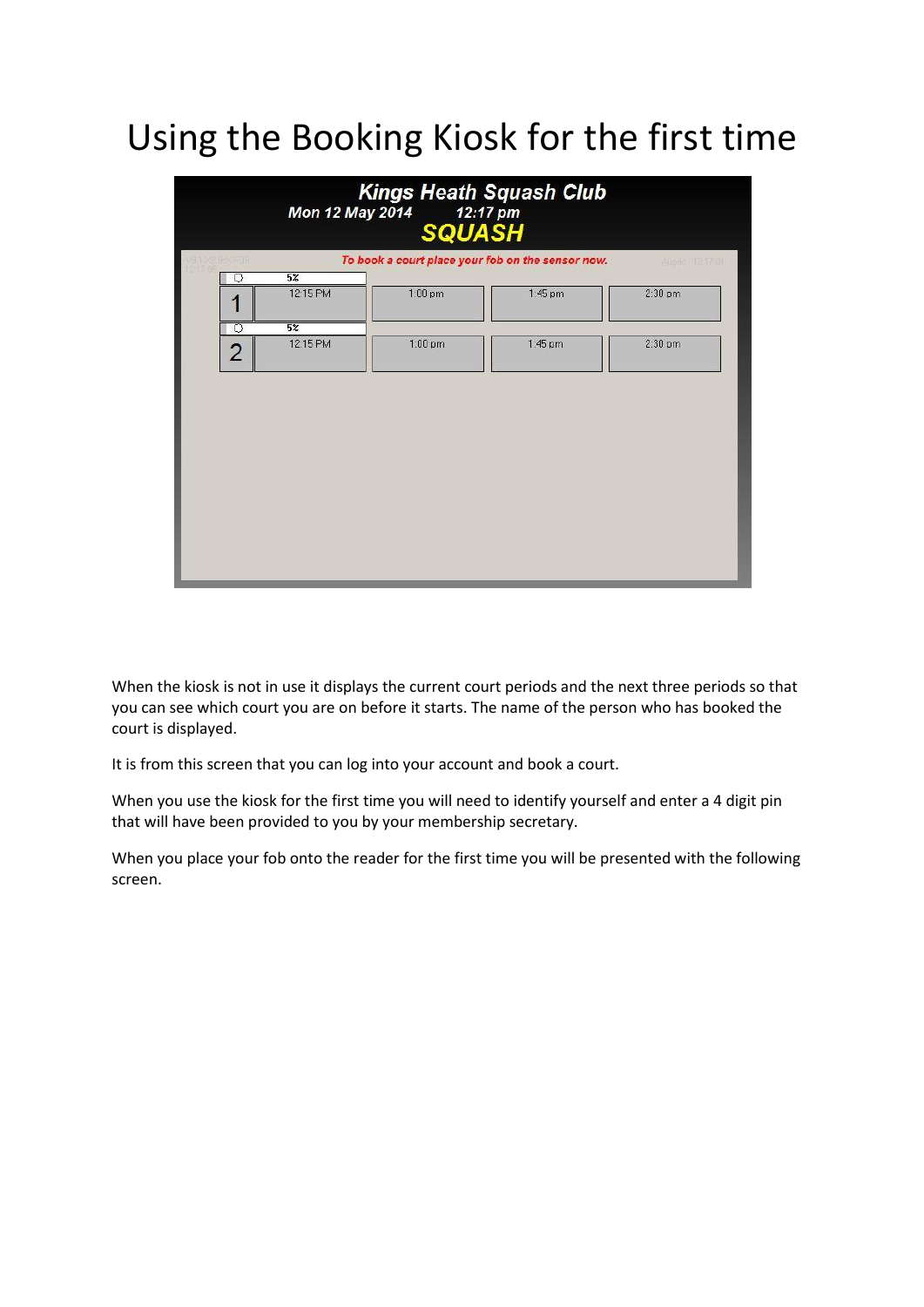#### Logging into the Booking System

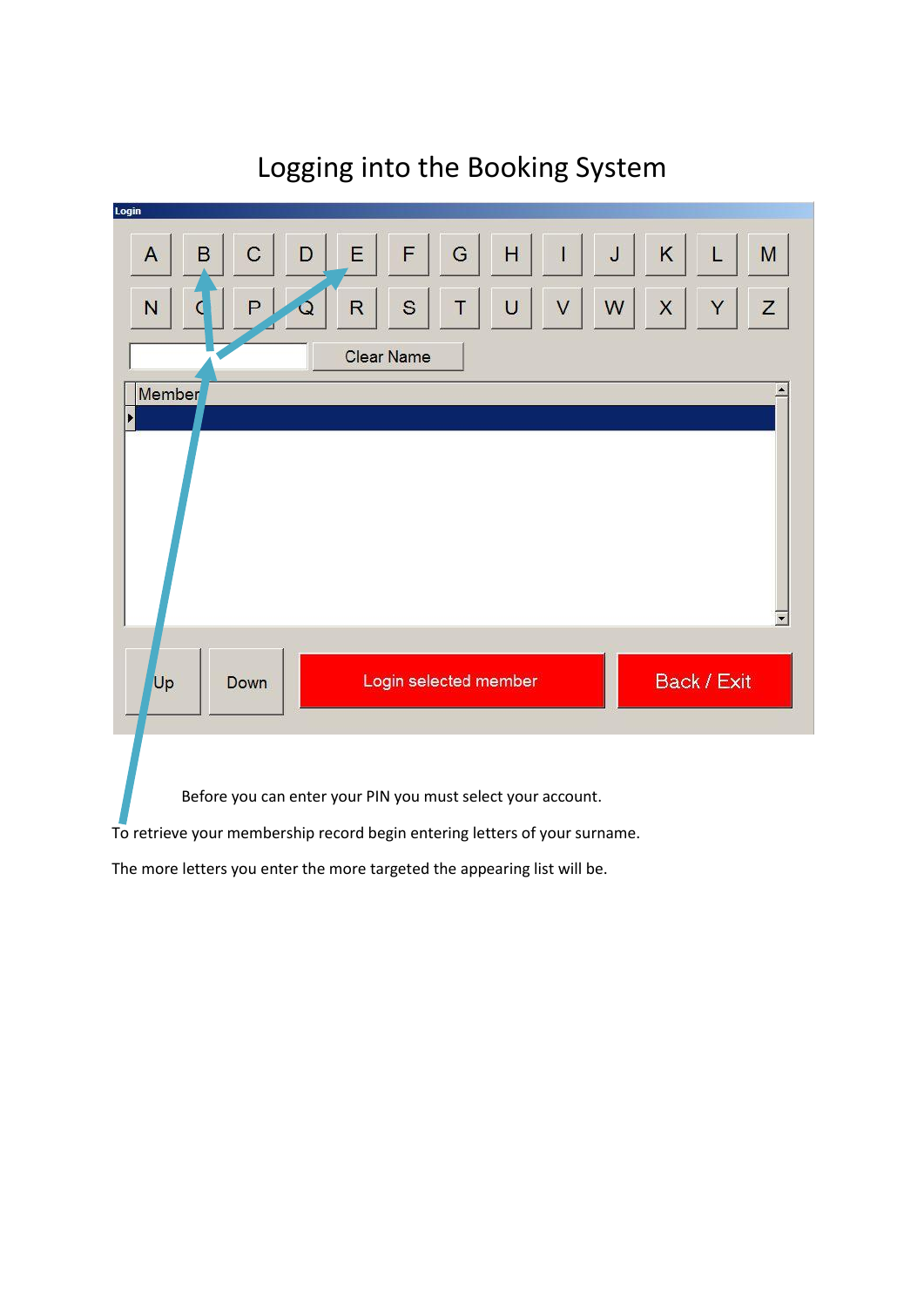| -------------<br>--------                                                       |
|---------------------------------------------------------------------------------|
| Login                                                                           |
| F<br>K<br>H<br>B<br>E<br>G<br>J<br>$\mathsf C$<br>M<br>$\overline{A}$<br>D<br>I |
| S<br>W<br>R<br>U<br>V<br>X<br>Ζ<br>N<br>P<br>Y<br>Τ<br>$\circ$<br>Q             |
| S<br>Clear Name                                                                 |
| Member                                                                          |
| Sainsbury, Malcolm                                                              |
| Samworth, Penny                                                                 |
| Sandeman, Pauline                                                               |
| Sanderson, Christine                                                            |
| Sanderson, Sandy                                                                |
| Sanderson, Valerie                                                              |
| Savage, Alison                                                                  |
| Savage, Hannelore                                                               |
| $\blacktriangledown$                                                            |
| Back / Exit<br>Login selected member<br>Up<br>Down                              |
|                                                                                 |

Once you see your name in the list you can highlight it by touch it or using the **"Up" "Down"** buttons until your name is selected (solid blue).

When your name is highlighted in blue touch "Login selected member" and you will be asked to enter your 4 pin code.

## Locating your account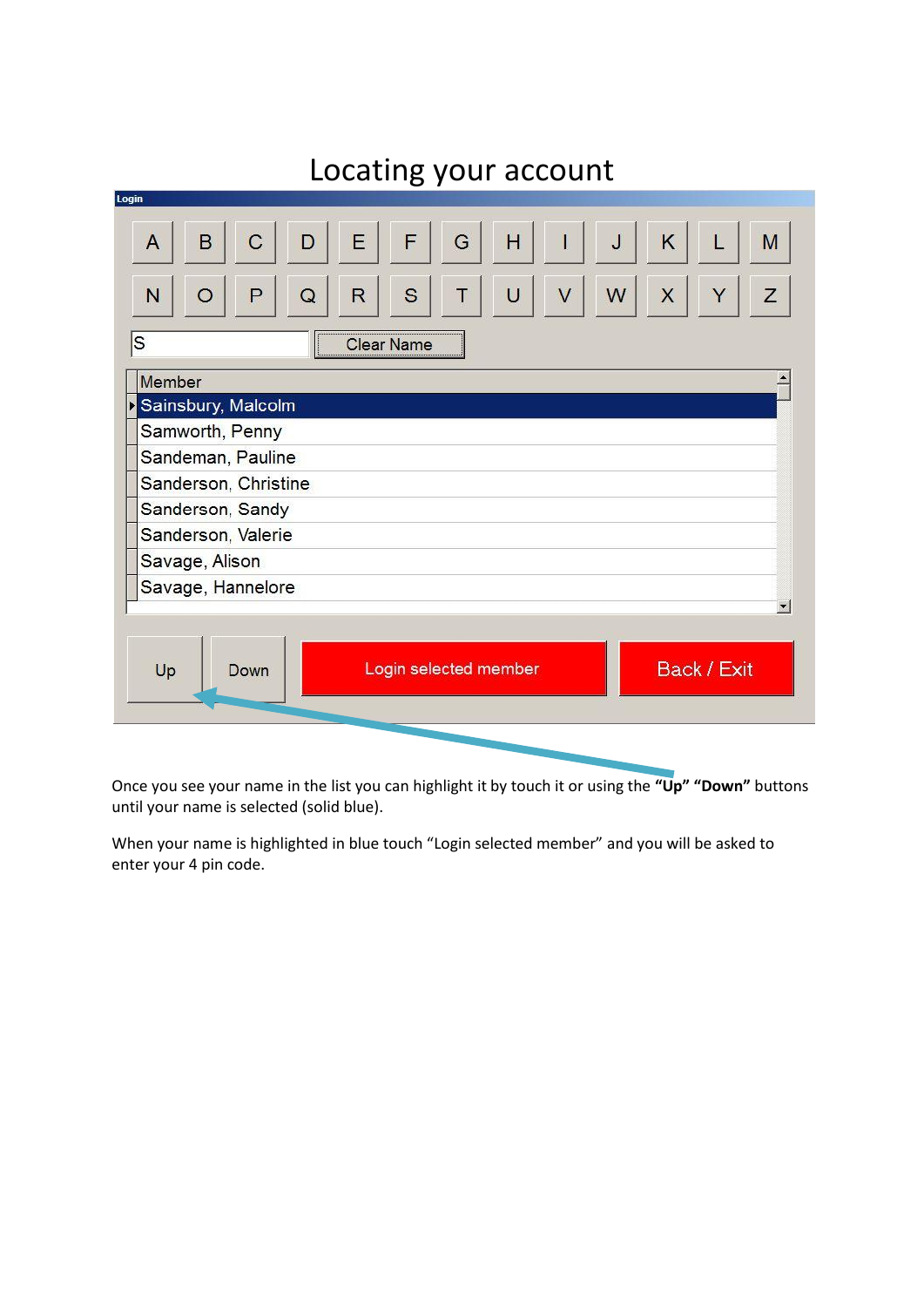## $\overline{c}$ 3  $\overline{1}$  $\overline{4}$ 5 6  $\overline{7}$ 8 9  $\mathbf 0$ A B Cancel

### Entering your PIN Code

Enter your 4 digit PIN.

As soon as you enter the  $4<sup>th</sup>$  digit you will automatically logged into the booking area if your PIN is correct. At this point the fob you are using will be automatically allocated to you and will be ready to use. The next time you fob onto the kiosk you will be presented with the following screen where you will be able to book a court. If there is a coin mech attached to the system you will also be able to update your credit.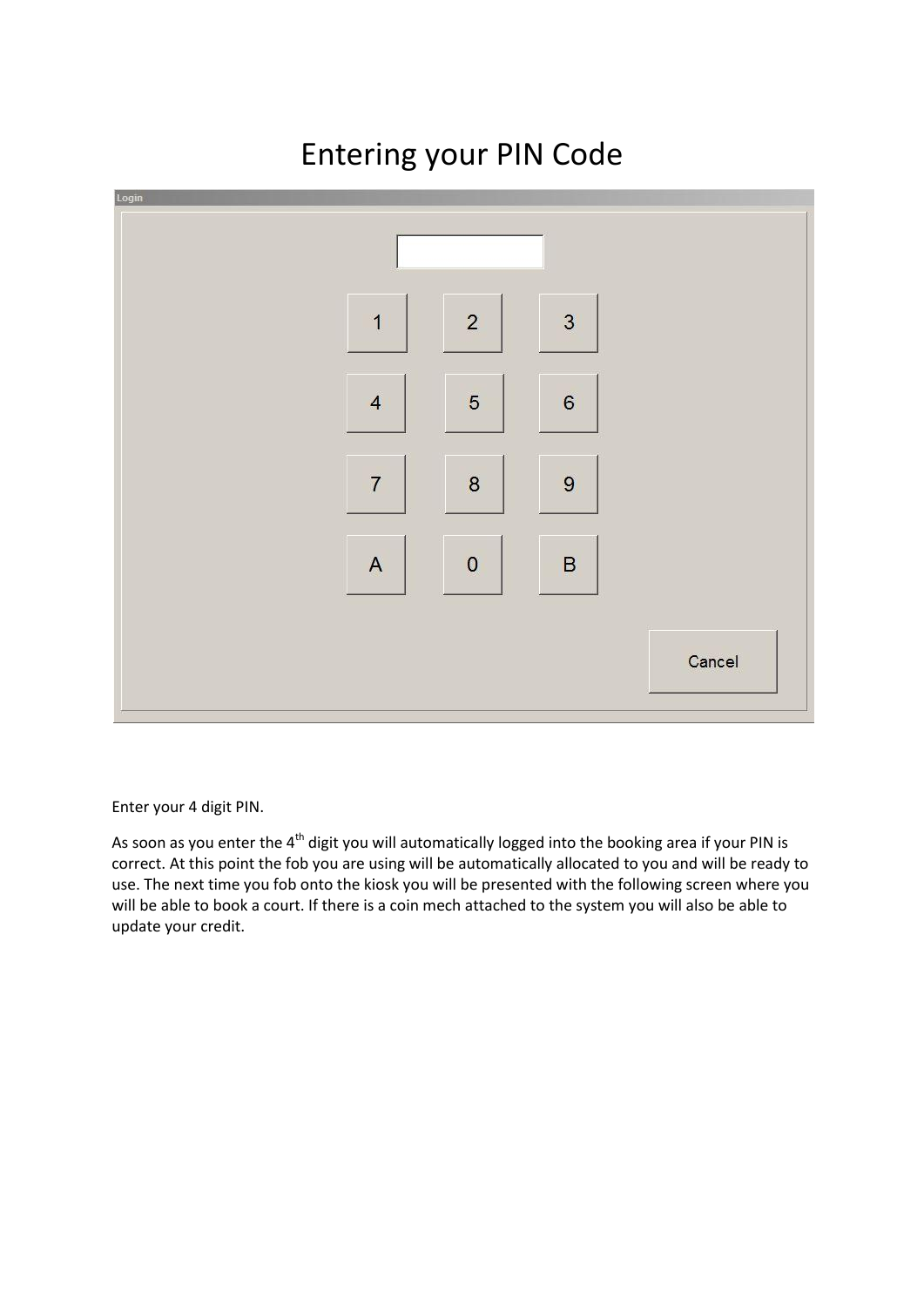#### Booking a court



Once you have selected the court, week, day and time you will be able to pay for the court and book it. To confirm the booking and pay touch **"Pay Now".**

Once you have lined up the date and time you can touch the **"View all"** button to see availability for all the courts around the date and time you have selected.

|         | <b>Thursday 30 January 2014</b>                                 |           |           |                       |
|---------|-----------------------------------------------------------------|-----------|-----------|-----------------------|
| Court 1 | 1:30 PM                                                         | $2:15$ pm | $3:00$ pm | $3:45$ pm             |
| Court 2 | 1:30 PM                                                         | 2:15 pm   | $3:00$ pm | 3:45 pm<br>SLVER/GOLD |
| Court 3 | 1:00 PM                                                         | 1:45 pm   | $2:30$ pm | $3:15$ pm             |
| Court 4 | 1:00 PM                                                         | $1:45$ pm | $2:30$ pm | $3:15$ pm             |
| Court 5 | 1:30 PM                                                         | $2:00$ pm | $2:30$ pm | $3:00$ pm             |
| Court 6 | 1:30 PM                                                         | $2:00$ pm | $2:30$ pm | $3:00$ pm             |
|         | Touch the required court to make a booking<br>Time Now 12:00 pm |           |           | <b>Back</b>           |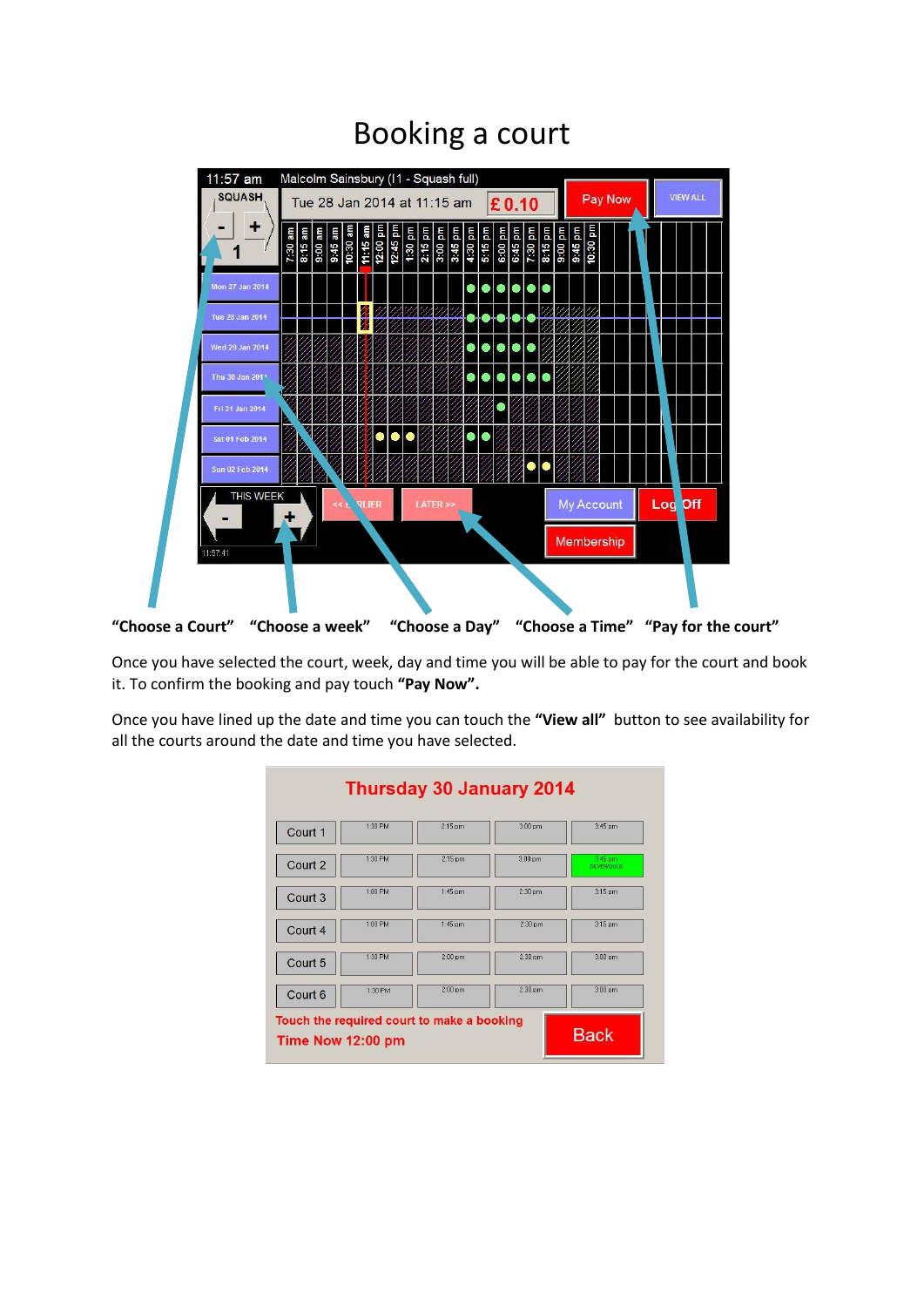

#### Paying for the court

**"Pay by inserting coins"** OR **"Use your credit"** if you have any OR **"Cancel"** to go back to the

booking screen.

Once you have activated the court booking confirmation screen you have three choices. There are two options for paying for the court and one to cancel if you do not want to proceed.

Once you have booked the court you are taken back to the booking screen to book another court or to **"Logout"** of the booking screen.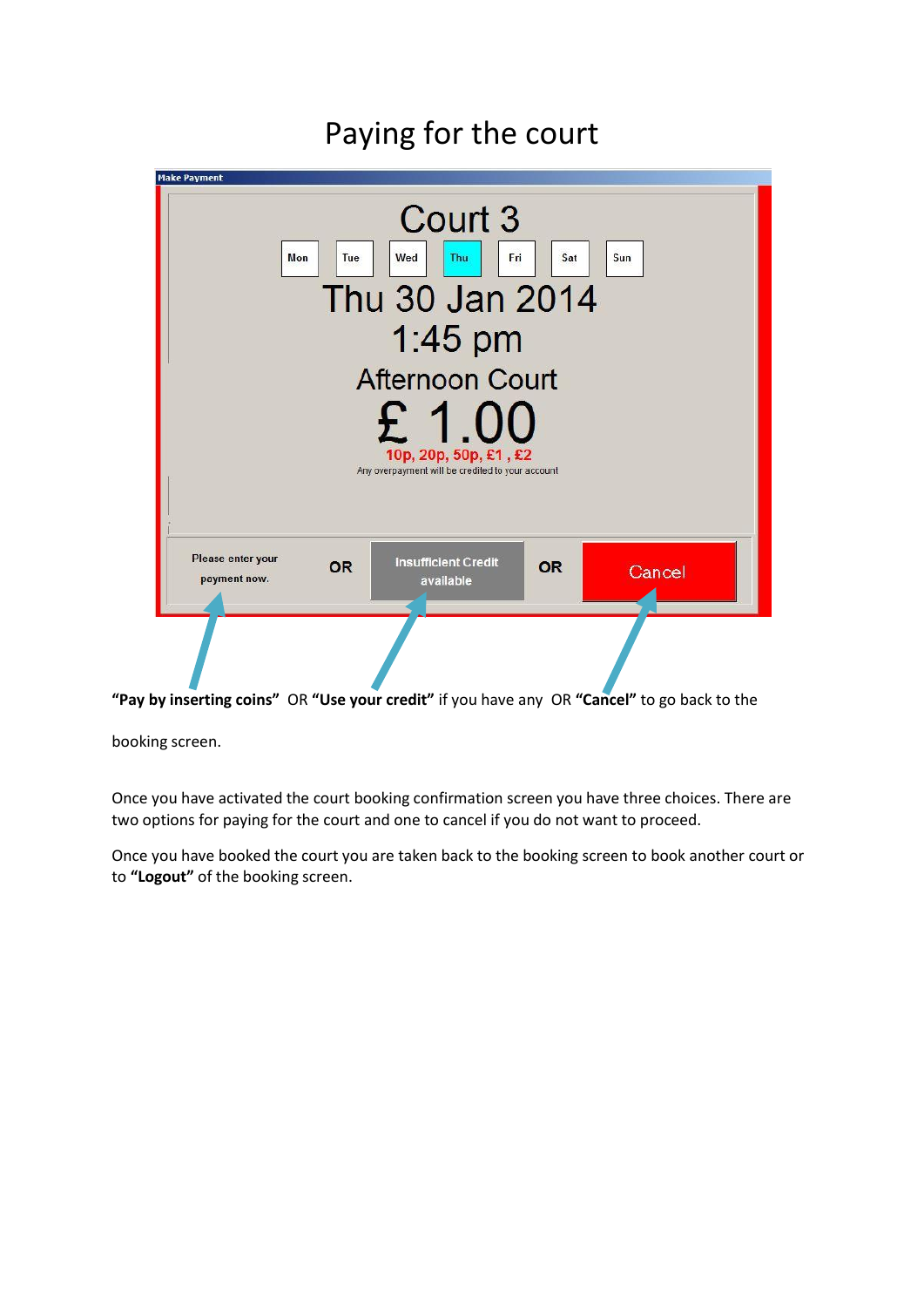### Viewing your bookings

To update your credit and view your booking touch **"My Bookings"** from the booking screen which will take you to your details screen. If your club kiosk does not have a coin mech attached then you will only be able to view your bookings.

|                | <b>Current Credit: £100.00</b>                              |                             |                       |
|----------------|-------------------------------------------------------------|-----------------------------|-----------------------|
|                |                                                             | <b>My current Bookings:</b> |                       |
| Court          | Date and Time                                               |                             |                       |
|                |                                                             |                             |                       |
|                |                                                             |                             |                       |
|                |                                                             |                             |                       |
|                |                                                             |                             |                       |
|                |                                                             |                             |                       |
|                |                                                             |                             |                       |
|                |                                                             |                             |                       |
| $\blacksquare$ |                                                             |                             | $\blacktriangleright$ |
|                |                                                             |                             |                       |
|                |                                                             |                             |                       |
|                | Refunds from cancelled courts:- applied in the last 2 weeks |                             |                       |
| Court          | Refund for                                                  | Booked by                   | Refunded              |
|                |                                                             |                             |                       |
|                |                                                             |                             |                       |
|                |                                                             |                             |                       |
|                |                                                             |                             |                       |
|                |                                                             |                             |                       |
|                |                                                             | <b>View Invitations</b>     | Back / Exit           |

Once you have made one or more bookings they will be on the system ready for you to activate the lights at the time of play.